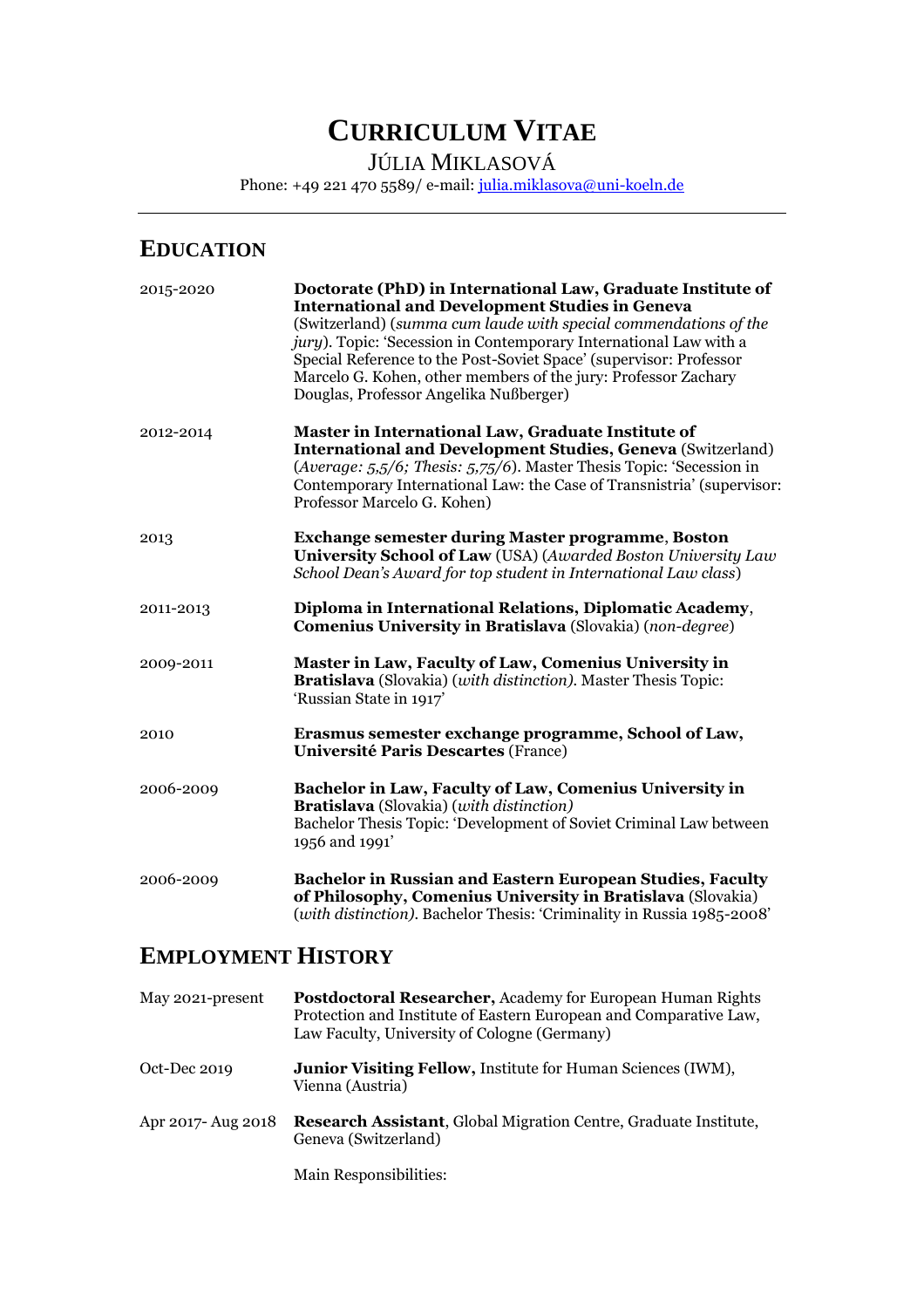| $\bullet$<br>$\bullet$ | Research in the area of Migration Law, Human Rights Law and General<br>International Law<br>Advanced use of research tools and databases of primary and<br>secondary sources<br>Research contribution to Professor Vincent Chetail's monograph<br>International Migration Law (OUP, 2019)                                                        |
|------------------------|--------------------------------------------------------------------------------------------------------------------------------------------------------------------------------------------------------------------------------------------------------------------------------------------------------------------------------------------------|
| 2016-2018              | Legal Assistant, UN International Law Commission, Geneva<br>(Switzerland), assistantship with Professor Pavel Šturma, Member of<br>the ILC $(68th-70th sessions)$                                                                                                                                                                                |
| $\bullet$              | Main Responsibilities:<br>• Contribution to the preparation of the Second Report on the Succession<br>of States in respect of State Responsibility<br>Note-taking and research during the sessions of the ILC                                                                                                                                    |
| July-Dec 2016          | <b>Expert</b> (Working Group on EIA/SEA: Espoo Convention), Ministry of<br>Environment of the Slovak Republic (during the Slovak Presidency of<br>the EU Council), Geneva/Brussels                                                                                                                                                               |
|                        | Main Responsibilities:<br>• Chairing the Working Party Meeting in Brussels and the EU<br>coordination meetings in Geneva<br>Drafting and negotiating common EU position<br>Representing the EU at the session of the Working Group at the<br><b>UNECE</b> in Geneva                                                                              |
| Sept 2015-Dec 2016     | <b>Project Coordinator</b> (External), Globsec (regional think-tank),<br>Brussels/Bratislava                                                                                                                                                                                                                                                     |
|                        | Main Responsibilities:<br>Organization and participation in quarterly meetings of an informal<br>group of MEPs in Brussels on topics of the EU policy with attendance<br>of high-level guest-speakers and experts                                                                                                                                |
| Nov 2014-Sept 2015     | <b>Project Assistant</b> Globsec (regional think-tank, previously CEPI)<br>Bratislava (Slovakia)                                                                                                                                                                                                                                                 |
|                        | Main Responsibilities:<br>Assisting different phases of a project management cycle in think tank's<br>Eastern Europe programme and Central Europe in Brussels<br>programme<br>• Public diplomacy through event organization (including GLOBSEC<br>2015 conference)<br>Drafting of reports and publications coordination (e.g. Ukraine Watch)     |
| Aug 2011-Aug 2012      | Junior Associate in a law firm, ANGER & WERNER<br>Bratislava (Slovakia)                                                                                                                                                                                                                                                                          |
|                        | Main Responsibilities:<br>Drafting legal opinions, submissions to judicial and administrative<br>proceedings and contracts<br>Participation in formulation of litigation strategies<br>Responsibility for corporate portfolio of foreign companies operating in<br>Slovakia<br>Areas of expertise: civil law & procedure, commercial law, EU law |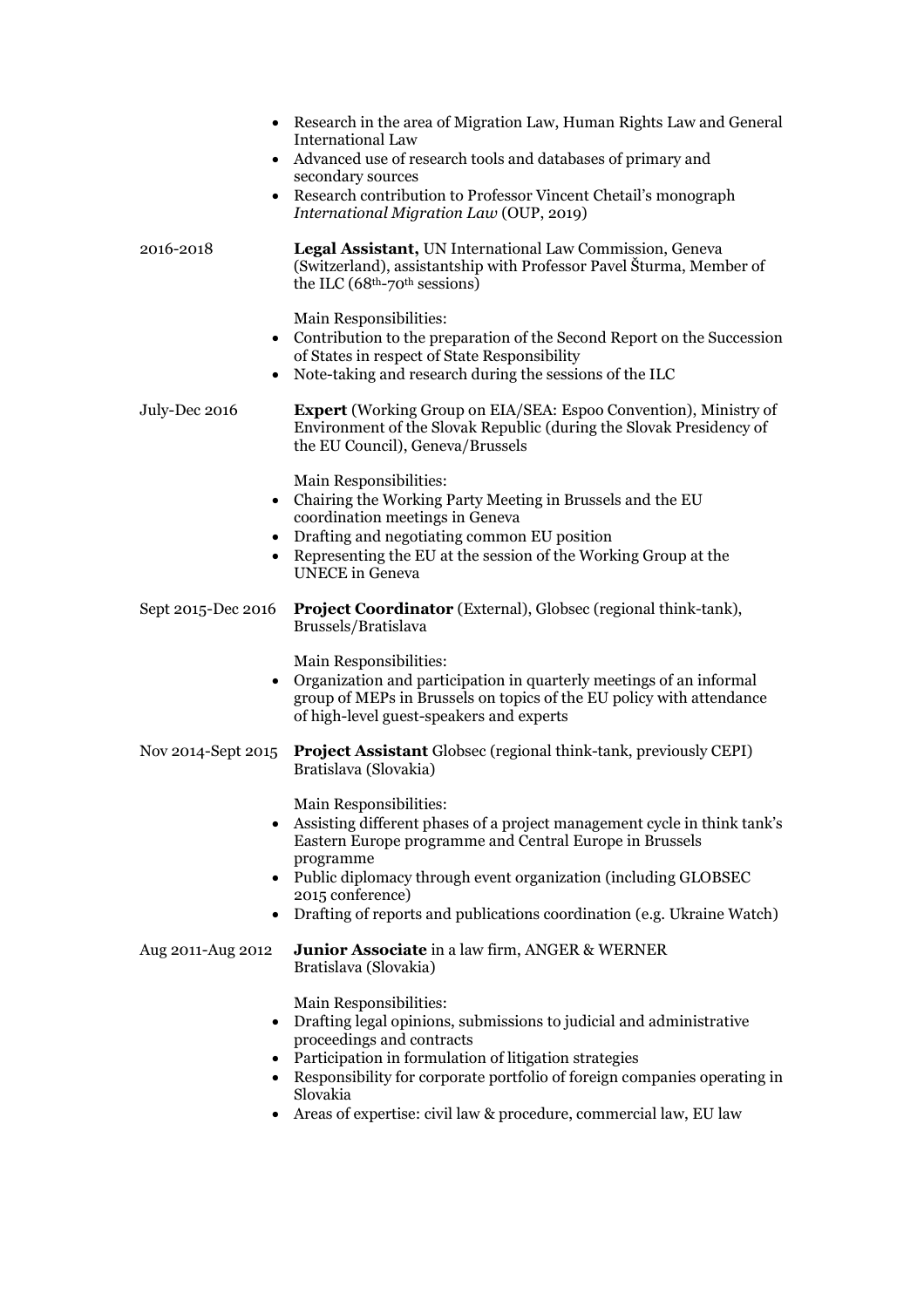# **TEACHING EXPERIENCE**

**2015-2020 Visiting Lecturer,** Diplomatic Academy, Faculty of Law, Comenius University, Bratislava (Slovakia)

Main Responsibilities:

- Independently design, teach and assess a postgraduate course *Challenges to Current International Law*
- The course consists of four three-hour long seminars in fall semesters and is terminated by an oral examination
- The seminars focus on topics of secession, use of force in the counterterrorist context, corporate human rights obligations and history of international law

# **CONFERENCES & PRESENTATIONS**

| Nov 2021      | <b>American Society of International Law Midyear Meeting:</b><br>Research Forum, University of Miami, Florida (USA), presentation<br>of the paper 'Myth of Human Rights Obligations of Territorial Non-<br>State Actors' (forthcoming, online)                                                                                          |
|---------------|-----------------------------------------------------------------------------------------------------------------------------------------------------------------------------------------------------------------------------------------------------------------------------------------------------------------------------------------|
| Sept 2021     | Jurisdiction: Who Speaks International Law? (organized by AjV<br>and DGIR), Rheinische Friedrich-Wilhelms-Universität Bonn<br>(Germany), presentation of the paper 'Jurisdiction over the<br>Secessionist Entities under the ECHR: Avoiding a Vacuum in<br>Convention Protection in the Post-Ceasefire Nagorno-Karabakh' (in<br>person) |
| April 2021    | Self-Determination, Decolonization and Beyond in the 21st<br><b>Century</b> , Graduate Institute (Switzerland), discussant during the<br>panel with the Professor Nicolas Levrat and Dr Jamie Trinidad (online)                                                                                                                         |
| Dec 2019      | Junior Visiting Fellows' Conference, Institute for Human<br>Sciences (IWM) (Austria), presentation of the chapter of my thesis<br>'Post-Soviet Secessionism through the Prism of the Evolution of the<br>Role of Facts in Secession'                                                                                                    |
| Sept 2019     | 3rd Hamburg Young Scholars' Workshop in International<br>Law, University of Hamburg (Germany), presentation of chapter of my<br>thesis 'Persistent Enigma of Declarations of Independence: Re-<br>Evaluating Their Role and Position in International Law'                                                                              |
| May 2019      | <b>Conference on the Chagos Advisory Opinion, Graduate Institute</b><br>(Switzerland) presentation of introductory remarks and moderating<br>panel with Professor MG Kohen and A Bianchi                                                                                                                                                |
| November 2016 | <b>International Literature Forum, Graduate Institute (Switzerland)</b><br>discussant of M Hébié's paper 'Government Lawyering in International<br>Law and International Relations'                                                                                                                                                     |

## **SCHOLARSHIPS, AWARDS, FELLOWSHIPS**

| 2019      | Graduate Institute-IWM Fellowship (Switzerland/Austria)          |
|-----------|------------------------------------------------------------------|
| 2018-2019 | Anoush Khoshkish Excellence Scholarship (Switzerland)            |
| 2015-2016 | <b>Yves Mirabaud Scholarship (Switzerland)</b>                   |
| 2013      | Boston University Law School Dean's Award, top student in        |
|           | International Law class (USA)                                    |
| 2013      | Zdenek et Michaela Bakala Foundation's Scholarship (Switzerland) |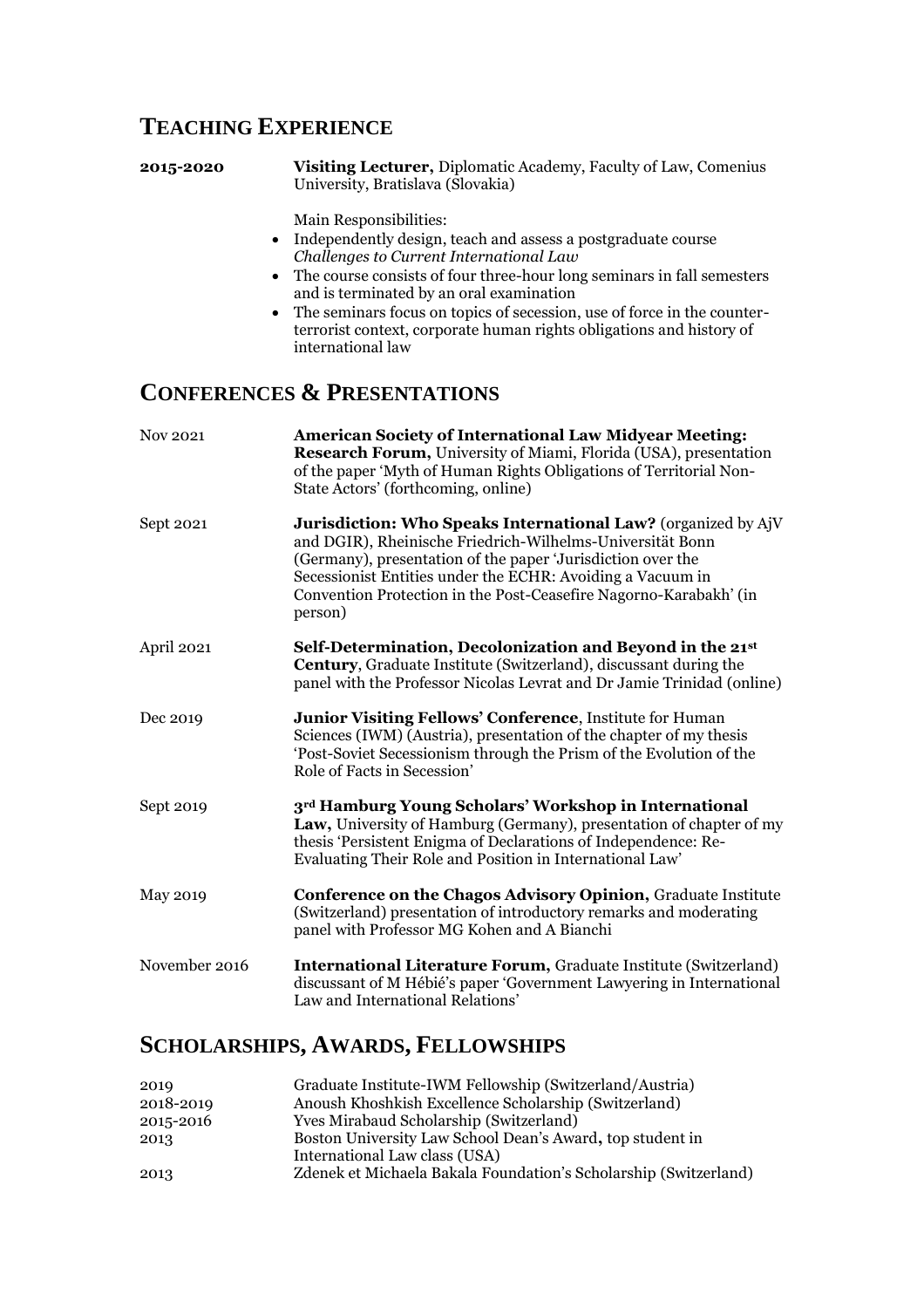| 2012-2013 | Graduate Institute's Scholarship (Switzerland)                                        |
|-----------|---------------------------------------------------------------------------------------|
| 2012-2013 | SPP Foundation's Grant (Slovakia)                                                     |
| 2009-2011 | Comenius University Law School Dean's Award, excellent academic<br>results (Slovakia) |
| 2006-2009 | Comenius University Law School Dean's Award, excellent academic<br>results (Slovakia) |

## **SUMMER SCHOOLS**

| July 2015 | 4 <sup>th</sup> Martens Summer School on International Law (Estonia)<br>Comparative international law and human rights relevant to Russia<br>and Eurasia      |
|-----------|---------------------------------------------------------------------------------------------------------------------------------------------------------------|
| July 2013 | <b>Allianz Summer Academy</b> (Germany) Team presentation of the<br>topic 'Europe in a Changing World Order – Future Economic and<br>Political Architectures' |

## **PUBLICATIONS**

## **Book Chapters**

- Júlia Miklasová, **'Post-Soviet Secession: The Status of Crimea and Eastern Ukraine under International Law'** in M Kocsis (ed), *Global Encyclopedia of Territorial Rights* (Springer, forthcoming) (under review)
- Júlia Miklasová, **'The Status of Transnistria'** in M Kocsis (ed), *Global Encyclopedia of Territorial Rights* (Springer, forthcoming) (under review)

## **Journal Articles**

• Júlia Miklasová, **'Even Immunity** *Ratione Personae* **is Subject to Functional Limits: the Strauss-Kahn Case'** (2016) VI Slovak Yearbook of International Law

## **Blogs and Online Articles**

- Júlia Miklasová, **'Jurisdiction Over the Post-Ceasefire: Nagorno-Karabakh Under the ECHR'** (*[Völkerrechtsblog](https://voelkerrechtsblog.org/jurisdiction-over-the-post-ceasefire/)*, 2 September 2021)
- **'Military Occupation of Azerbaijan by Armenia'**, Rule of Law in Armed Conflict [\(RULAC](Military%20Occupation%20of%20Azerbaijan%20by%20Armenia%E2%80%99) Project), Geneva Academy of International Humanitarian Law and Human Rights (update of an online entry, 22 February 2021)
- **'Military Occupation of Moldova by Russia**, Rule of Law in Armed Conflict [\(RULAC](Military%20Occupation%20of%20Moldova%20by%20Russia,%20Rule%20of%20Law%20in%20Armed%20Conflict) Project), Geneva Academy of International Humanitarian Law and Human Rights (update of an online entry, 22 February 2021)
- **'Military Occupation of Georgia by Russia**, Rule of Law in Armed Conflict [\(RULAC](https://www.rulac.org/browse/conflicts/military-occupation-of-georgia-by-russia) Project), Geneva Academy of International Humanitarian Law and Human Rights (update of an online entry, 22 February 2021)
- Júlia Miklasová, **'The Recent Ceasefire in Nagorno-Karabakh: Territorial Control, Peacekeepers and Question of Status'** (*[EJIL:Talk!](https://www.ejiltalk.org/the-recent-ceasefire-in-nagorno-karabakh-territorial-control-peacekeepers-and-unanswered-question-of-status/)*, 4 December 2020)

## **Newspaper Op-Eds**

• Júlia Miklasová, **'Another Episode of Brexit: United Kingdom Announced Its Intention to Violate International Law'** (*[Dennik N](https://dennikn.sk/2039334/dalsia-epizoda-brexitu-spojene-kralovstvo-ohlasilo-zamer-porusit-medzinarodne-pravo/)* (Slovak daily), 14 September 2020) (*in Slovak*)